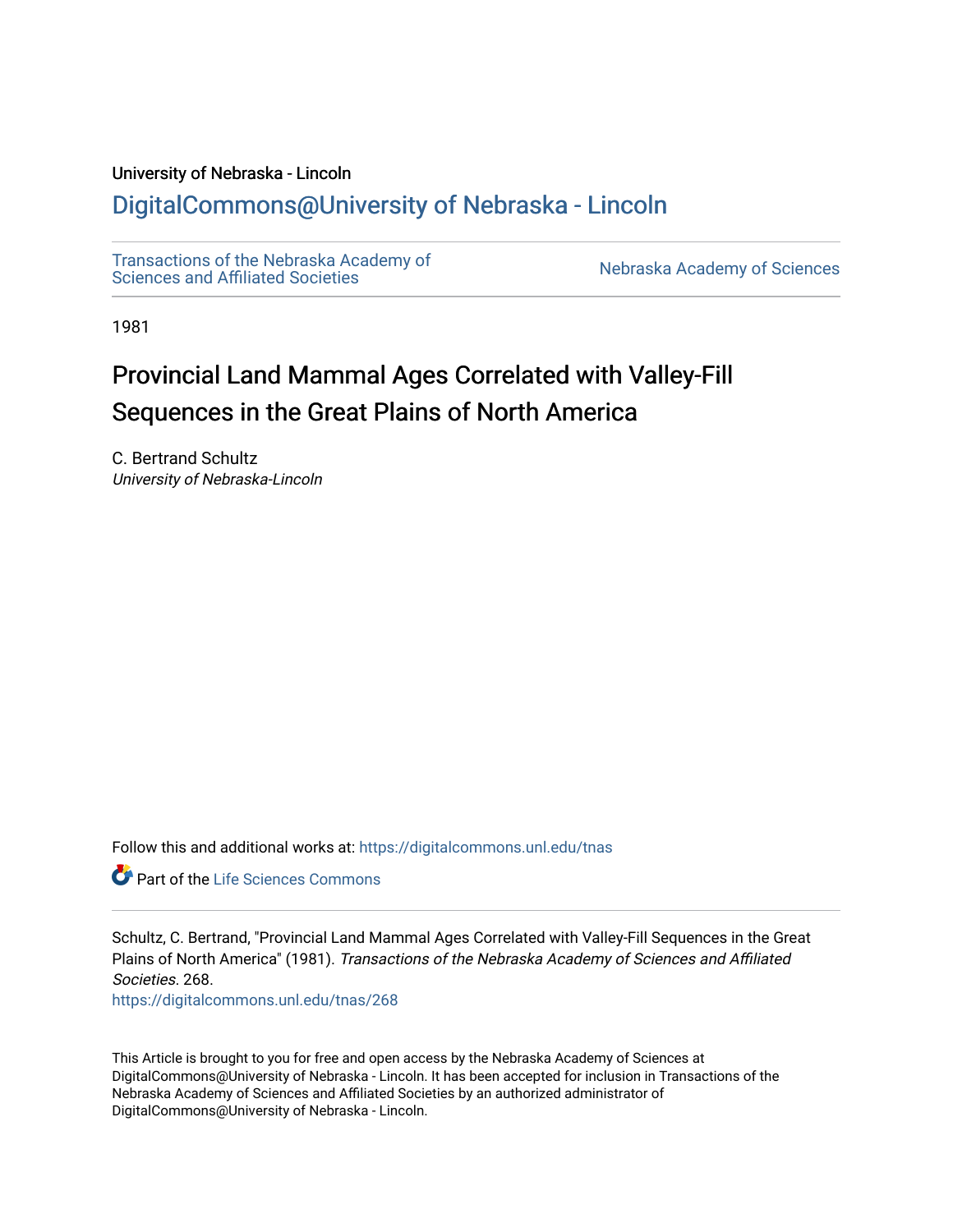### **EARTH SCIENCES**

## **PROVINCIAL LAND MAMMAL AGES CORRELATED WITH VALLEY-FILL SEQUENCES IN THE GREAT PLAINS OF NORTH AMERICA \***

C. **Bertrand Schultz** 

Nebraska Academy of Sciences and Department of Geology and University of Nebraska State Museum University of Nebraska-Lincoln Lincoln, Nebraska 68588

The Quaternary Provincial Land Mammal Ages (Blancan, Irvington'cm, Rancholabrean, and Recent) are here correlated with the fos'liferous valley-fill sequences in the Great Plains of North America, based on faunal, stratigraphic, and geomorphologic evidence.

The fossil mammals from the valley-fills (Broadwater) of the highest terrace (Terrace-5, T-5) are of Blancan age, long known to be equivalent to the Villafranchian of Europe and Asia. The earliest Blancan faunas, chiefly from the middle part of the Broadwater, are equal to the Late Rexroadian of Kansas, whereas the later ones, from the uppor or Red Cloud portion of the Broadwater, equate with the Senecan of central Nebraska.

The mammals from the next-younger terrace (T-4), which come from the lower and middle parts (provisionally Sappan) as well as from the upper part (designated Sheridanian, although this term could be applied to the whole), correlate with the Irvingtonian.

The uppermost parts of both the T-5 and T-4, equal to Sangamon ("Lc"t Interglacial") and Wisconsin ("Last Glacial"), together with the T-3 "nd T-2B sediments, yield fossil mammals that correlate with the Ran'holabrean. The Rancholabrean seems to have required not more than 120,000 yr contrasted with perhaps 2 my. necessary for the Irvingtonian. The very youngest valley-fills (of T-2A, T-1, and T-0) are  $\text{Recent}$  or Holocene, representing only the last 10,500 to 12,500 yr  $0 - so$ .

A major unconformity and faunal break separate these Quaternary valley-fills from the Latest Tertiary Kimball Formation of the Ogaliala Group, dividing the Blancan from the Kimballian. It seems clear that the "Great Ice Age" may be considered to have begun perhaps 3.2 m.y. ago, and that the Pliocene/Quaternary boundary probably should be drawn between the Kimball and Broadwater. This boundary corresponds very closely to the Pliocene/Quaternary break identified in deep sea cores and elsewhere in the world by many workers.

#### t t t

#### **INTRODUCTION**

During the last half-century much has been learned concerning the Cenozoic stratigraphy, geomorphology, and paleontology of the Central Great Plains of the United States, especially the importance of such unconformities and faunal breaks as that at the Pliocene/Quaternary boundary. However, all available evidence is often not considered when vertebrate faunas near such boundaries are "dated." Frequently, there is dependence on one line of evidence, such as the radiometric dating of volcanic ash (tephra), even though a particular ash bed may not be directly associated with the fossil assemblage under consideration. Attempts have been made also to correlate the valley-fills containing these fossils with glacial tills (continental and mountain), but the till stratigraphy still is not fully understood and some false assumptions have been made concerning the geological ages and relations of such tills. As a result, the true geologic sequence of the fossil vertebrates (chiefly mammals) may be distorted, and even the faunal breaks may not be always recognized as related to unconformities.

<sup>&#</sup>x27;A contribution of the Institute of Tertiary and Quaternary Studes (TER-QUA), an affiliate of the Nebraska Academy; also of the IUG>,-UNESCO, International Geological Correlation Programme  $(IGC)$ )-Project 41, and International Union for Quaternary Research  $(INC \cup A)$  Subcommission on the Pliocene/Pleistocene Boundary.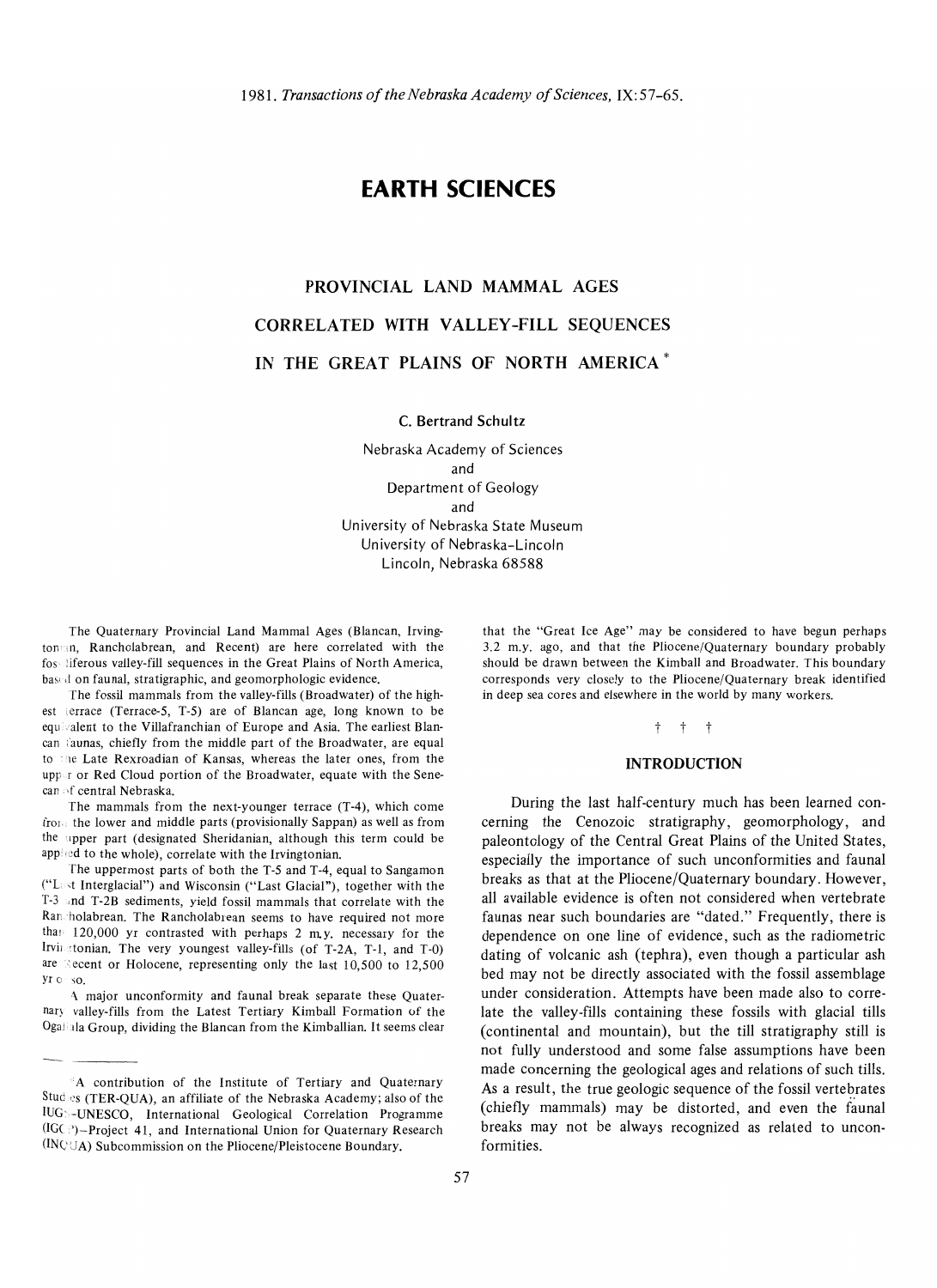

FIGURE 1. Diagrammatic or ideal cross-section of the main stratigraphic units of the Tertiary and Quaternary of the Great Plains of North America, showing the placement of the Provincial Land Mammal Ages in relation to the geological sequence. [Sub· divisions of Quaternary Provincial Land Mammal Ages *from* Schultz, Martin, Tanner, and Corner (1977 and 1978); Figure *from*  Schultz (1979 and 1981).]

The placement of the Pliocene/Quaternary boundary (or the Pliocene/Pleistocene boundary) has long been a major problem (Schultz and Stout, 1948 and 1980; Stout 1978), not only in North America but in other parts of the world, including the type localities in Italy. Although it is evident that additional field work is necessary to resolve some of the problems, regional working groups representing different disciplines should join in re-examining and perhaps re-interpreting the field and faunal relations in order to reach provisional consensus. This paper is concerned with the correlation of the remarkable fossil mammal assemblages found chiefly in valley-fills in the Central Great Plains, in order to emphasize certain significant faunal and stratigraphic breaks in the sequence.

#### THE LATE TERTIARY KIMBALL FORMATION

A nearly complete succession of fossil mammals from Early Oligocene (Chadronian) through Pliocene (Kimballian), as well as from the Quaternary, allows unusual stratigraphiC documentation for the Provincial Land Mammal Ages in the Central Great Plains (Figs. 1 and 2), probably the best record in North America. By the end of the Tertiary, the dominantly fluviatile sediments yielding these mammals had attained a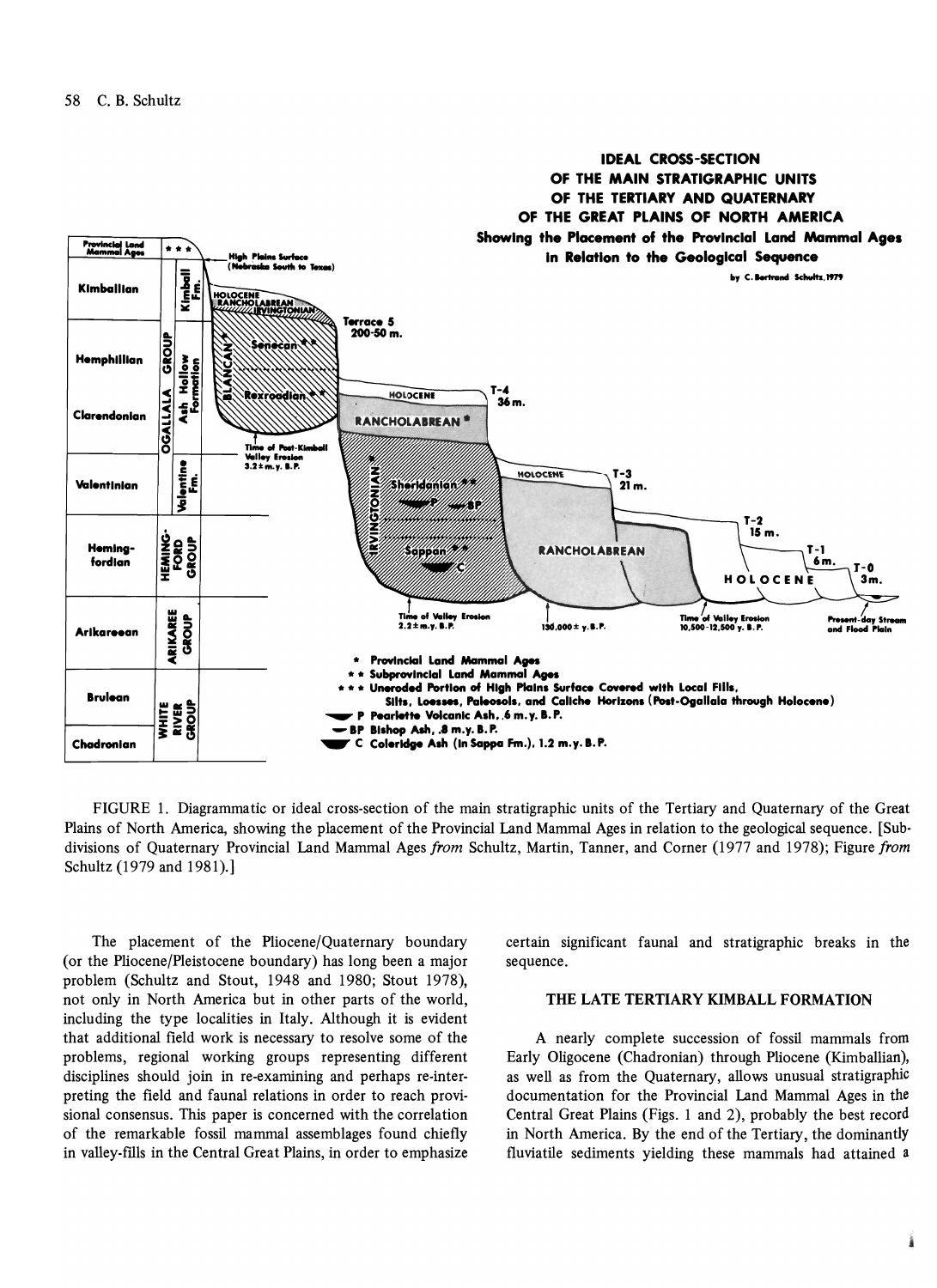

FIGURE 2. Diagrammatic interpretation of the terrace sequence in the Central Great Plains (showing stratigraphic positions of various age indicators). *(From Schultz and Hillerud*, 1978.)

 $max_{1}$  max mum thickness of about 758 m (2,500 ft) and filled basinal areas developed on the eroded Cretaceous to a nearly leve; aggradational plain. This High Plains Surface, into which the Quaternary cut-and-fill deposits are incised, has remained largely intact from Nebraska to Texas, and the Late Tertiary Kimball Formation (Lugn, 1939; Schultz and Stout, 1948 and 198(1) immediately underlies it over much of the Central Great Plains.

The vertebrates found in the Kimball Formation (uppermos' portion of the Ogallala Group) are chiefly from the lower-to-middle portions of the formation (Schultz and Stout,  $1948$ ). Their rarity in the upper part of the Kimball may be due in part to conditions unfavorable for preservation of bones

and teeth associated with the development of the "End-Ogallala Soil-Complex" (Schultz and Stout, 1977 and 1980).<sup>1</sup>

 $<sup>1</sup>A$  similar situation occurs with respect to an Oligocene paleosol</sup> known as the "Green Ledge" or "Bench Paleosol" in northwestern Nebraska (Schultz, Tanner, and Harvey, 1953 and 1955; Schultz and Stout, 1955 and 1980; Harvey, 1960). This is a persistent, unfossiliferous marker-bed that is about 7.6 m (25 ft) thick in the Toadstool Park area of northwestern Nebraska, but extends into adjacent states. A nondepositional hiatus at this horizon was suspected in the 1940s, rather early in the research on several lineages (subfamilies) of sheeplike fossil mammals known as oreodonts (Schultz and Falkenbach, 1968), and field exploration by University of Nebraska State Museum interdisciplinary groups resulted in the discovery of the paleosol-complex.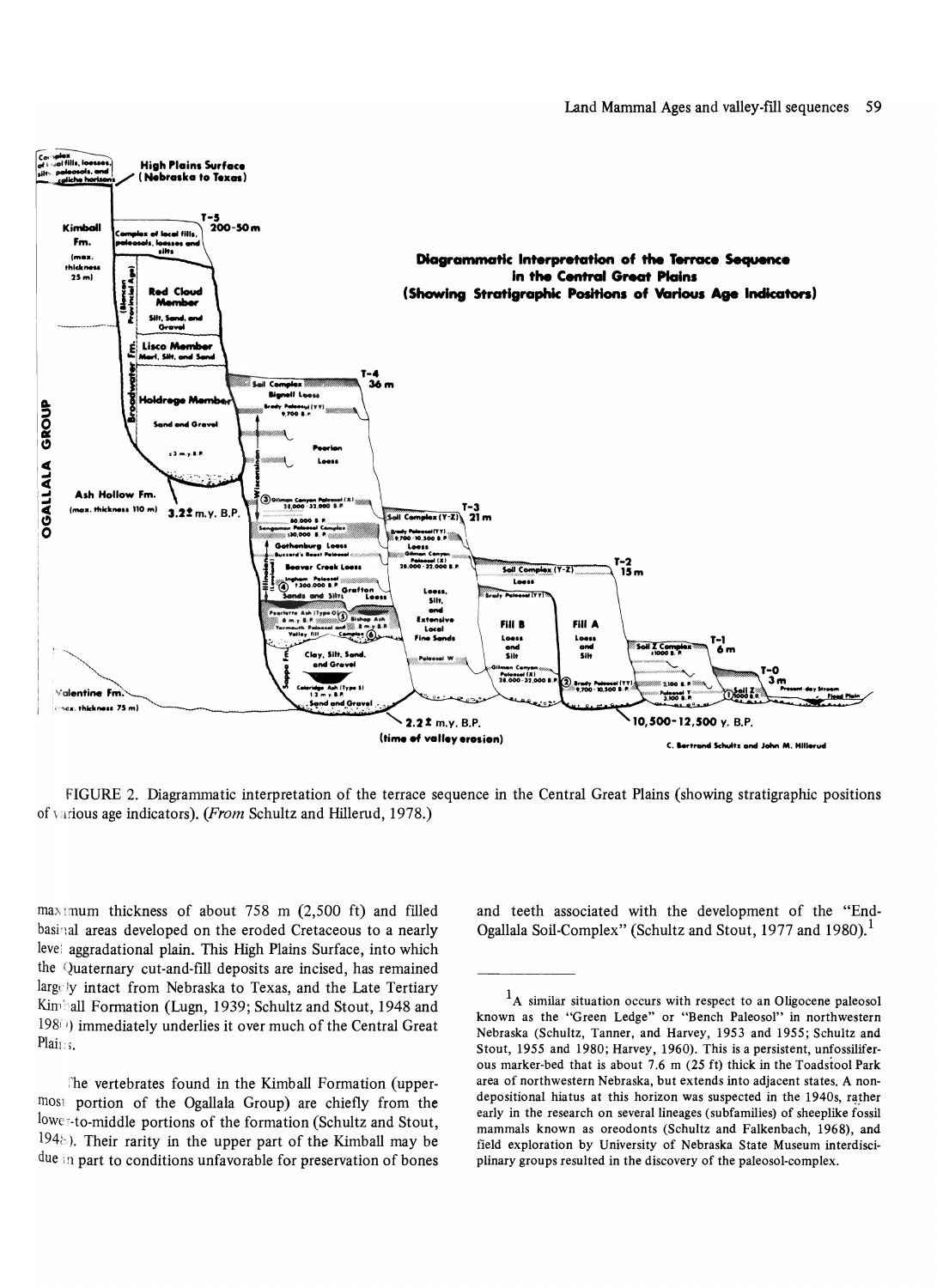#### 60 C. B. Schultz

An excellent summary of the calichification associated with the development of the High Plains Surface, especially in the Southern High Plains (G. E. Schultz. 1977; Frye, Leonard, and Glass, 1978; Walker, 1978), occurs in a review of Ogallala stratigraphy by John C. Frye:

The Kimball zone is characterized by silts and sands, strongly developed caliche at the top, and sparse and highly localized channel gravels. Throughout the region it contains more calcium carbonate cementation than the other zones and is less permeable and less fossiliferous. The Kimball represents the final, and nearly complete coalescence of the "plain of alluviation" that concluded the deposition of the Ogallala Formation. As the climate had become hotter and drier and the rate of deposition was greatly reduced, processes of soil formation gained ascendency over processes of deposition. There is less north-to-south contrast in the Kimball than in the other zones. It is well indurated, gray where predominantly caliche, and tan to purple where the color is not masked by the accumulation of carbonates.

The Ogallala-climax Soil caps the Ogallala Formation. The strongly developed caliche of this soil has been called "cap rock," "algal limestone," "pisolitic limestone," and "caliche." Regardless of its name, it is a most unusual rock. The fact that this carbonate layer originated as a soil caliche seems to be established beyond debate but its present form and character are attributable to a long and complex series of desiccations, brecciations, recementations, and additions during the Pleistocene, following the early removal of the A-horizon and Upper B-horizon of the original soil. Furthermore, at some places veneers of sheet-wash and of eolian sediment covered this soil during the Pleistocene, and these relatively thin veneers locally contain one or more of the caliches of the Afton, Yarmouth, Sangamon, and other Pleistocene soils. As a result, what is now loosely called Cap Rock may be a composite of "Ogallala-Climax" soil and the effects of much of Pleistocene time. However, it is not our purpose here to discuss the modifying effects of a complex and violently fluctuating Pleistocene history (Frye, J. C. 1970. Unpublished manuscript for Ogallala Aquifer Symposium, Lubbock, Texas, Texas Technological College, Geosciences Department: 12-13).

The unconformity between the Kimball (highest Ogallala) and oldest Quaternary (Broadwater Formation, valley-fill of Terrace-5, T-5) in the Central Great Plains coincides with major extinction of the fossil mammals (Schultz and Stout, 1945, 1948 and 1980; Stout, 1978). It likewise marks the introduction of new migrant mammals from Eurasia and thus differentiates the Kimballian and Blancan (Villafranchian) Land Mammal Ages. That it coincides also with the beginning of the "Great Ice Age" was suggested many years ago by Schultz and Stout (1948) and more recently by Stout (1978) and Schultz and Stout (1980). It has been suggested further that this "first cooling" of the Quaternary may have begun much earlier than usually thought:

But attention needs to be given also to the climatic data on the lands. In Iceland, for example (Gladenkov, 1978; Epshteyn, 1978; McDougall and Wensink, 1966), the warm water, Coralline-Crag equivalent is overlain by the colder Red-Crag equivalent that is associated with what may be considered as the first glaciation of the Quaternary. This correlates, in my opinion, with the Reuver-Pretiglian break in the Netherlands (see Zagwijn, 1974, for background) and with the unconformity below the Early Villafranchian site of Perrier-Etouaires (Bout, 1970, 1960; Brun, 1974; Goër de Hervé, 1974) in central France that has been dated as before 3.3 million years. This is approximately the time of the First Patagonian Glaciation (Mercer, 1976) and about the time of initiation (3.2 million years) of early Northern Hemisphere glaciation according to Shackleton and Opdyke (1977), from oxygen isotope and paleomagnetic evidence (Stout, 1978: 6-10).

Other recent literature emphasizes the significance of this "first cooling" of the "Great Ice Age" as having occurred at perhaps 3.2-3.3 m.y. ago rather than arbitrarily at about 1.9 m.y. ago as preferred by other workers:

1. The Icelandic data indeed seem to be critical. Gladenkov (1981:20, Table 1) related the boundary there between equivalents of the Coralline and Red Crags at 3.0-3.5 m.y., whereas earlier McDougall and Wensink (1966:232) had dated a basalt underlying a tillite at  $3.10 \pm 0.10$  m.y., "which suggests that regional glaciation commenced in Iceland at about this time," and that "the base of the Pleistocene may be as old as 3 m.y." It may be recalled in this connection that the well-known resolution of the 1948 International Geological Congress in London suggested that the Pliocene/pleistocene boundary should be drawn in part between the Coralline and Red Crags in Britain.

2. The oxygen isotope and palaeomagnetic analysis of an Equatorial Pacific piston core by Shackleton and Opdyke (1977) also "shows that glacial-interglacial fluctuations have characterised Earth's climate for the past 3.3 Myr, before which there was a period of stable 'interglacial' or 'preglacial' climate." This is essentially in agreement with the conclusion of Mercer (1976:130) that "the first known glaciation in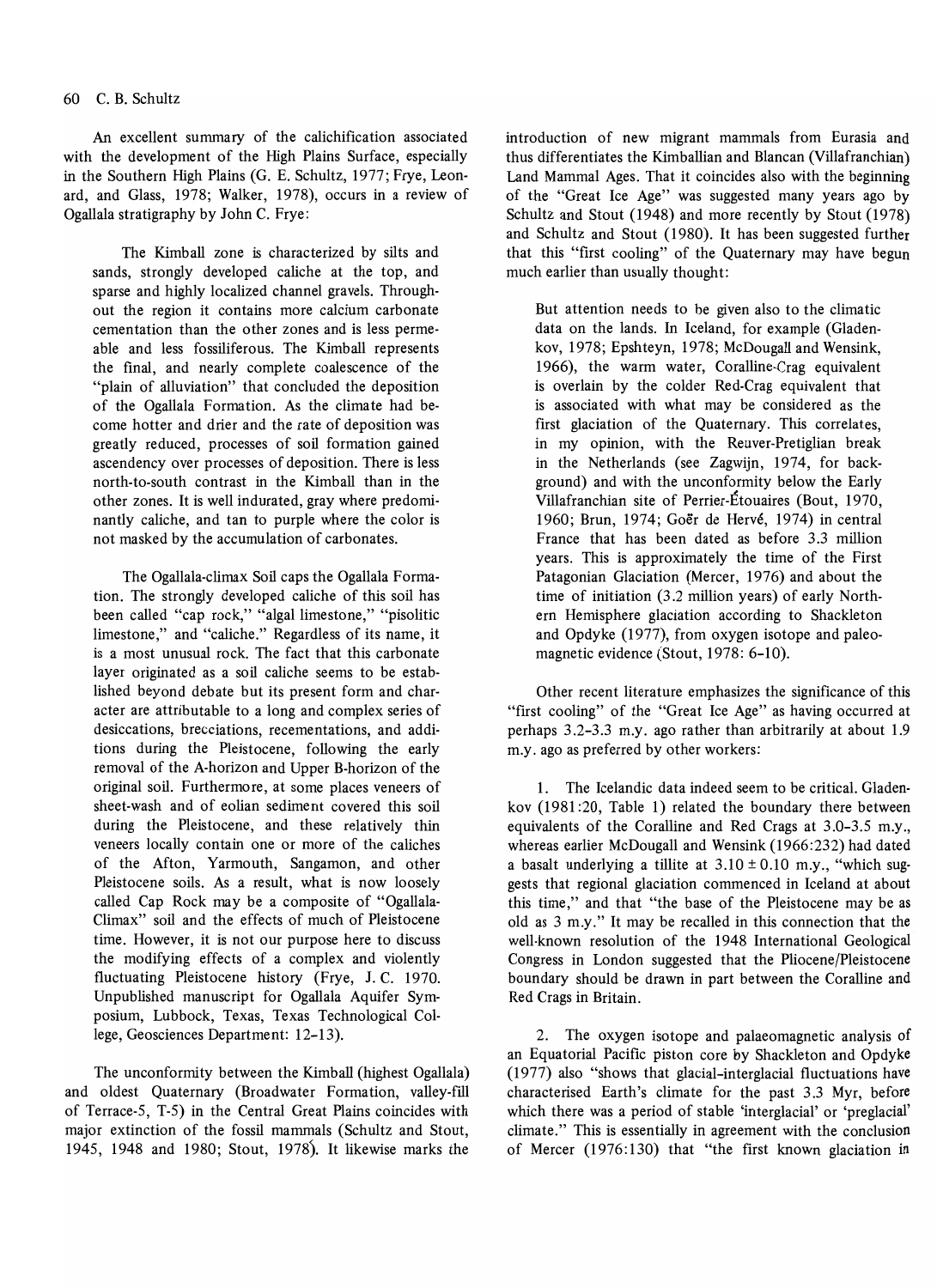scuthern South America occurred about 3.5 MY ago, to- $\n w \cdot \text{c}$  the end of the Gilbert reversed magnetic-polarity  $e_1 \rightarrow ch, \ldots$ "

3. The "Pliocene/Nebraskan boundary" was placed  $b$ : Beard (1969) at 2.8 m.y. in his time scale of geomag $n$  ic reversals, but he showed the trend beginning at about 3. m.y. Somewhat later, Stainforth, Lamb, Luterbacher, Bird and Jeffords (1975) noted that "the Nebraskan glacial  $ip$ :  $erval$ , which began with the onset of climatic deterioration about 2.8 to 3.0 million years ago and continued for some 800,000 years, is preceded in the late Neogene by a  $10 \text{ g}$  interval lacking recognizable cold periods. . . ." A simi- $\vert a \vert$  result was obtained by Kerr (1980), also reporting on  $E_{\lambda}$  con research in part in the Gulf of Mexico wells, with  $t_{\text{th}}$  Pliocene/Pleistocene boundary placed at 2.8 m.y., al $t$ hough his chart showed a pronounced drop in sea level stating at  $3.8$  m.y.

4. An Exxon offshore Louisiana well produced from a do th of about 1,524 m (5,000 ft) volcanic ash dated by the fis ion-track method at  $3.10 \pm 0.43$  m.y. (Beard, Boellstorff, Mcaconi, and Stude, 1976). The ash occurs about 305 m  $(1)$  00 ft) below the base of a prominent marine shale, the U<sub>I</sub> per Marine Shale, and the Pliocene/Pleistocene boundary has been variously placed above the base, near the base, or  $be$  w the base of this important, regionally transgressive, shele in the Gulf of Mexico subsurface.

5. An ash has been reported by Boellstorff (1978a) also to occur between tills in a boring in the classical "type Af onian" area near Afton, Iowa, which he dated at  $2.2 \times 10^6$  $y_1$  by the fission-track method. This seems to be very important evidence likewise as to the time of the onset of continental glaciation because this locality is very far south and toward the terminus of the great Early Quaternary ice masses of North Anerica. Boellstorff (1978a) stated from this that "the Pliocene/Pleistocene boundary has tentatively been dated about 2.5  $\pm$  0.1 x 10<sup>6</sup> years" and that "glacial deposits in the central United States older than about 2.2 x  $10^6$  years may span that boundary." (Also see Boellstorff, 1978b).

6. However, less-acceptable dates from volcanic ashes  $(g_{\text{loss}})$  by the fission-track method are reported by Boellstorff  $(1578a:46, Fig. 6)$  from ash samples in the Kimball and Ash  $H_0$ low formations of western Nebraska where stratigraphic relations are clear (Schultz and Stout, 1948 and 1980; Stout, Dettaw, Tanner, Stanley, Wayne, and Swinehart, 1971). He obtained very much *older* dates from samples stratigraphically *higher*, so it is evident from this apparent reversal that either the method has been misapplied or the stratigraphic relations have been misinterpreted, and that restudy of both is necessary. Also it is possible that calichification may have had some effect upon fission-track dating.

#### **THE** LATE **TERTIARY KIMBALLIAN FAUNA AND FLORA**

Kimballian mammals are generally similar to those found in the Ash Hollow and Valentine formations, but most are larger or show other anatomical modifications as the various mammalian lineages are traced by documented samples through the Ogallala Group (Pliocene). It is unfortunate that radiometric dating rather than stratigraphy has been the basis for a recent discussion (Marshall, Butler, Drake, Curtis, and Tedford, 1979) of the time or times of the "Great American Interchange" of terrestrial mammals between the Americas during the Late Tertiary and Quaternary. Several well-known Kimballian assemblages (Oshkosh, Dalton) from the Great Plains were wrongly placed in a chart because of uncritical acceptance of certain fission-track dates (Boellstorff, 1978a, Fig. 6).

The first appearance of South American mammals (ground sloth) in Nebraska is in about the middle-to-upper portion of the Ash Hollow Formation (Medial Pliocene), by contrast with the first appearance of long-jawed mastodonts at the base of the Valentine Formation (Early Pliocene) that documents an Early Pliocene migration from Eurasia. When considered stratigraphically, rather than by radiometric dates, intercontinental correlations do have significance.

More than a half-century of investigation has supplied this documentation for the occurrence of the fossil mammals within the Ogallala Group in the Central Great Plains,<sup>2</sup> and now much is known also with respect to the flora<sup>3</sup> and invertebrates. Additionally, some important observations were made by even earlier geologists such as Hayden, Meek, Darton, and Barbour. It is hard to appreciate now how different were the outcrops during the drought years of the mid-1930s, when some of the most significant discoveries of the fossil mammals of the Kimball and Ash Hollow were made!

For example, the difficult excavations from 1934 through 1936 at Guymon (Optima), Oklahoma, by Charles H. Falkenbach and John C. Blick for the Frick Collection at the American Museum of Natural History, probably would not be undertaken again there on such a scale. Neither would the

 $2$ New evidence concerning the Kimball mammals has been reported recently by Stout (1978) and by Schultz and Stout (1980), but *see also* Kent (1963 and 1967); Stout, Dreeszen, and Caldwell (1965); Tanner (1967 and 1975); Schultz, Schultz, and Martin (1970); Martin and Schultz (1975); Schultz and Martin (1975a and b); and Schultz, Martin, and Corner (1975).

 $3$ The Kimballian flora was reported by Lugn (1939) and Elias (1942), then revised by Frye, Leonard, and Swineford (1956) and Thomasson (1979).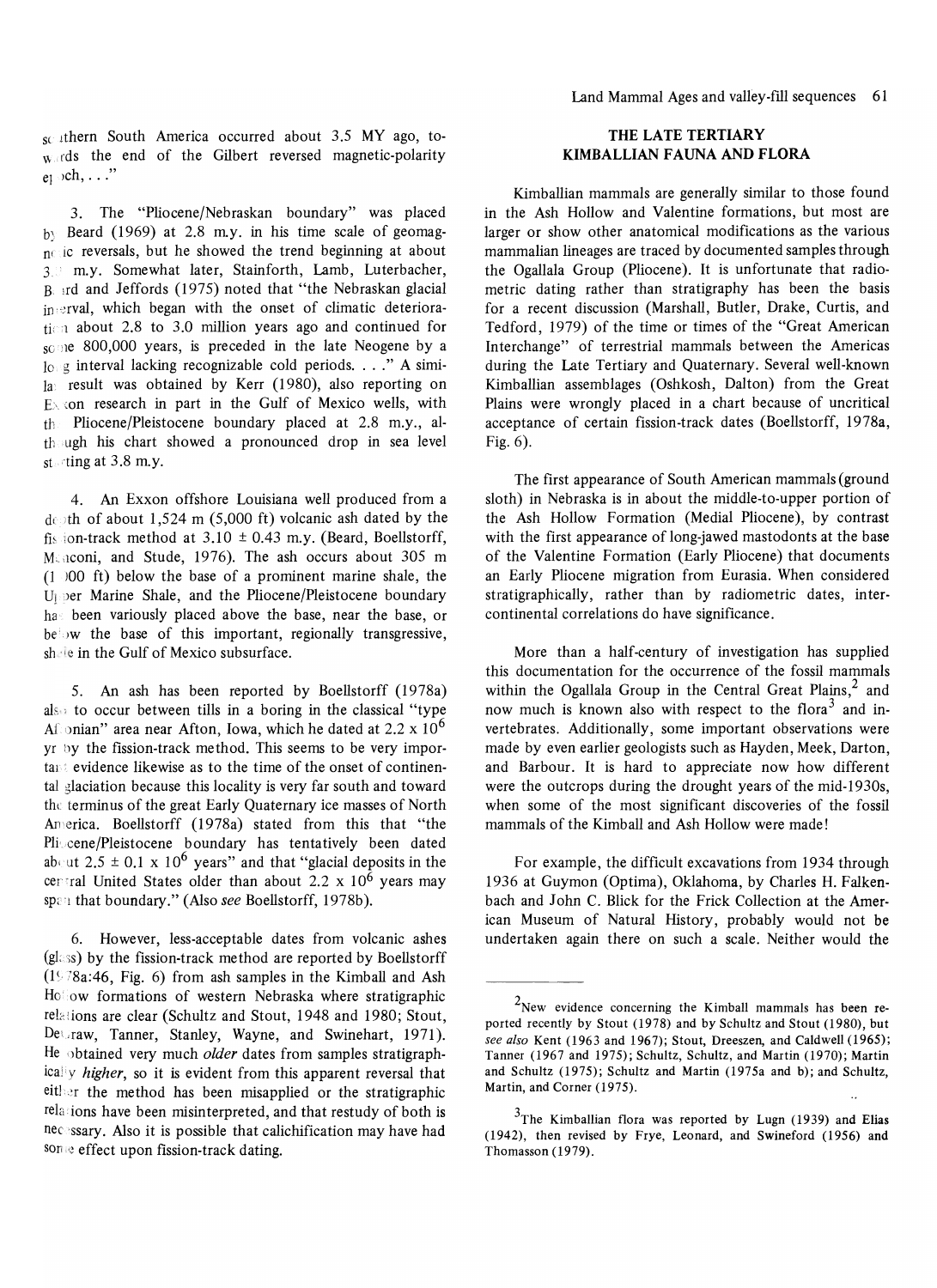#### 62 C. B. Schultz

extensive excavations at most quarry sites in Nebraska, and foot-exploration over many years in Nebraska and adjacent states, now be repeated, for many of the outcrops have been covered or disturbed or are not now available.

One of the most productive fossil-bearing quarries in the Kimball Formation, and indeed one of the most remarkable sites in North America, is situated near Cambridge, in Frontier County, Nebraska. This site ("Ft-40" of the University of Nebraska State Museum) yielded the splendid type specimens of a long-jawed mastodont *(Amebelodon fricki)* and sabertoothed cat *(Barbourofelis jricki),* as well as abundant materials of beaver (especially the important guide-fossil *Dipoides),*  rhinoceroses *(Teleoceras, Aphelops),* and other mammals, and it has been worked at intervals since 1927. Although it is in an area disturbed by reservoir construction and use as a borrow pit, the stratigraphic relations of the Kimball to the underlying and fossiliferous Ash Hollow Formation are well known. Also its equivalents in western Nebraska (such as at Oshkosh, Greenwood Canyon, Dalton, and Sidney) have been established, as well as correlation with northeastern Nebraska (the preglacial Airstrip Site), Oklahoma (Guymon), Oregon (Rome), and even western Europe (Montpellier, Teruel). Thus, to correlate only by radiometric dates is to deny that geologic and paleontologic documentation has any value in biostratigraphy.

#### THE QUATERNARY VALLEY-FILLS AND MAMMALS

The Central Great Plains area of North America, bounded on the west by the Rocky Mountains and extending eastward some 800 km (500 mi) to the region which was formerly covered by continental glaciers, has a splendid record of terraces and terrace-fills (Schultz and Stout, 1948 and 1980; Schultz, Lueninghoener, and Frankforter, 1951; Stout, Dreeszen, and Caldwell, 1965). The terraces and associated fills appear to have been climatically controlled during their formation, and are regional in extent. Fortunately, the terracefills have produced an abundance of vertebrate fossils in many areas. Eventually the terraces and terrace-fills will be more precisely correlated with the glacial tills, both continental and mountain.

There are six well-developed terraces (T-5, T-4, T-3, T-2, T-l, and T-O), and most of them can be traced along the major streams and their tributaries in the Plains region. The faunas representing the various Provincial Land Mammal Ages can be recognized in the terrace-fills (Fig. 1). The first major erosion at the end of the Tertiary took place some 3.2 to 3.4 m.y. ago, at the time of the first major cooling, when the Kimball Formation (the top of the Ogallala Group) was incised by streams coming chiefly from the Rocky Mountains or from the Northern Plains. Lugn and Schultz (1934) made the first attempt in North America to work out a sequence of the Quaternary mammals based on stratigraphic evidence. However, sufficient geomorphologic data were not available at that time to provide precise documentation for all of the fossils involved.

The oldest Quaternary valley-fill in the Central Great Plains is the Broadwater Formation (T-5). Its stratigraphic position next younger than the Kimball Formation (highest Ogallala) is very clear (Figs. I and 2), from which it is separated by a major, regional unconformity. The fossil mammals of the Broadwater are of Blancan (=Villafranchian) age and very different from those of the Kimballian. For instance, the long-jawed mastodonts and rhinoceroses were among those mammals that became extinct in North America with the Kimballian, to be replaced among others by short-jawed mastodonts *(Stegomastodon)* and horses of more modern aspect, the *Equus (Plesippus).* 

The next-younger valley-fill may be more complex than previously thought (Figs. 1 and 2): it is the T-4 fill, well known throughout the Great Plains, and equivalent to the Irvingtonian. Mammoths and giant-bison, together with the much larger horse *(Equus)*, easily differentiate these sediments paleontologically from those of the Broadwater.

The Sangamon Soil-Complex (Figs. 1 and 2) occurs in the middle-to-upper parts of both the T-5 and T-4, overlain by the Peorian and younger loess-cappings that are equivalent to the youngest valley-fills. The Sangamon and post-Sangamon (T-3, T-2B, T-2A, T-l, and T-O) sediments also yield different mammals, those of the T-3 and T-2B being of Rancholabrean age, and those from the youngest fills being of Holocene or Recent age. The extinction of so many of the Quaternary (Pleistocene) mammals occurred between the fills of T-2B and T-2A, thus clearly differentiating the Rancholabrean from the Recent faunas. This extinction seems to"have taken place about 10,500-12,500 yr Before Present, but small herds of some species may have persisted for the next 2,000- 3,000 yr (Schultz and Hillerud, 1978).

The data now available suggest that the two oldest Quaternary valley-fills (T-5 and T-4) represent the most of Quaternary time, and that the unconformity at the base of the T4 fill may be dated at approximately 2.2 m.y.B.P. (Figs. 1 and 2).

#### **CONCLUSIONS**

The stratigraphic record of the Medial to Late Tertiary and Quaternary in the Central Great Plains allows precise documentation for the succession of the mammalian faunas. This midcontinent record, however, must be correlated with continental and marine sections elsewhere in the world,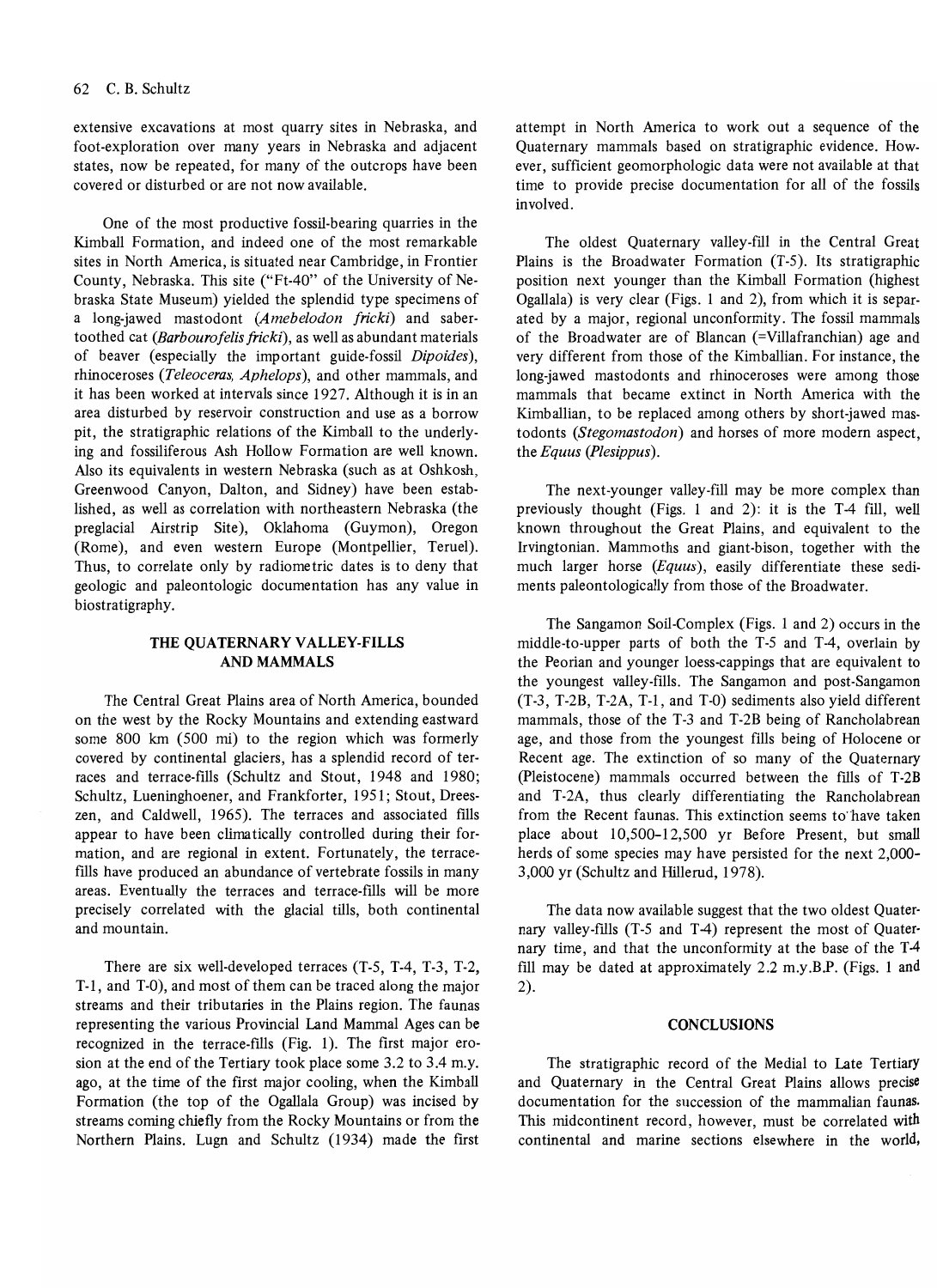including the type localities in Italy, when Pliocene and Pleistocene dates are concerned.

Traditionally the Pleistocene (or Ouaternary) has been  $c$ nsidered synonymous with the "Great Ice Age" or "Glacial  $\land$  ge." If the 2<sup> $\pm$ </sup> m.y. date were to be used as the approximate heak between the Pliocene and Pleistocene (or between the  $N_e$  ogene and Ouaternary), then perhaps we should introduce a new name for the "Great Ice Age" and call it the "Late  $C<sub>c</sub>$  nozoic Ice Age" or the "Glaciocene," which would encom $n_{\text{e}}$ :S both the Pliocene and Pleistocene; however, this does not  $a$ <sub>19</sub> pear to be plausible. Certainly the first cooling and begin $n$  is a of the "Great Ice Age" commenced some  $3.2 \pm m$ .y. ago and not 2<sup>±</sup> m.y.

The complexity of the geomorphology and stratigraphy of the Late Tertiary and Quaternary sediments certainly encourages the use of Provincial Land Mammal Age terms when the precise stratigraphic proveniences of the fossil mammal remains are uncertain.

#### **ACKNOWLEDGMENTS**

I thank T. Mylan Stout and the following additional colleagues: John D. Boellstorff, R. George Corner, Wakefield Dort, John M. Hillerud, George Kukla, James L. Lamb, Larry D. Martin, Marian R. Schultz, and Lloyd G. Tanner for counsel and encouragement in the preparation of this manuscript; W. F. Chaloupka, T. C. Middleswart, and Sidney Sweet for their contributions of fossils and discoveries of Quaternary fossil quarries; Gilbert C. Lueninghoener and W.D. Frankforter for their help and cooperation in regional correlation and mapping of terrace-fills during the period, 1944-1954; all of the members of the University of Nebraska State Museum field parties who helped to collect one of the finest stratigraphically controlled Upper Cenozoic mammal collections in the world; Valerie J. Blake for typing; Martha Haack for the preparation of the two figures; the staffs of the University of Nebraska State Museum and Department of Geology for the use of research quarters; and the officers of the Nebraska Academy of Sciences for encouraging interdisciplinary Quaternary studies. I shall always appreciate the help in the field and laboratory of George Gaylord Simpson, Morris Skinner, and James Thorp; and also the following scholars of the past who encouraged me and my associates always to use geomorphology and precise stratigraphic evidence in the dating of Quaternary vertebrate fossils: Erwin H. Barbour, Kirk Bryan, George E. Condra, Charles H. Falkenbach, Childs Frick, Edgar Howard, Alvin L. Lugn, Paul MacClintock, Joh:: C. Merriam, C. C. Mook, Henry Fairfield Osborn, E. F. Schramm, William J. Sinclair, William Duncan Strong, and  $Mal$ olm R. Thorpe. Special thanks are due to the following for their encouragement of environmental research and for  $\text{dire}_{\text{ct}}$  or indirectly supporting the interdisciplinary work

involved in the Institute for Tertiary and Quaternary Studies (TER-QUA), an affiliate of the Academy, concerned with the changing environments of the Central Great Plains: Mr. and Mrs. George Lincoln, the Lincoln Family Foundation, the Garvey Family Foundation, Mr. and Mrs. Thomas C. Woods, Jr., Herbert F. Gaba, Yale Gotsdiner, Leo Hill, and Elwood N. Thompson.

#### **REFERENCES**

- Beard, J. H. 1969. Pleistocene paleotemperature record based on planktonic foraminifers, Gulf of Mexico. Transactions of the Gulf Coast Association of Geological Societies, 19:535-553.
- , J. Boellstorff, L.C. Menconi, and G.R. Stude. 1976. Fission-track age of Pliocene volcanic glass from the Gulf of Mexico. Transactions of the Gulf Coast Association of Geological Societies, 26:156-163.
- Boellstorff, J.D. 1978a. Chronology of some Late Cenozoic deposits from the Central United States and the Ice Ages. Transactions of the Nebraska Academy of Sciences, 6:35-49.
- . 1978b. North American Pleistocene Stages reconsidered in light of probably Pliocene-Pleistocene continental glaciation. Science, 202:305-307.
- Bout, P. 1960. Le Villafranchien du Velay, et du Bassin hydrographique moyen et supérieur de l'Allier. Le-Puy-en-Velay, France, Jeanne d'Arc: 344p.
- the Australian Australian and Velania and 1970. Absolute ages of some volcanic formations in the Auvergne and Velay areas and chronology of the European Pleistocene. Palaeogeography, Palaeoclimatology, Palaeoecology, 8(2-3):95-106.
- Brun, A. 1974. Conclusion. Dynamique des différents ensembles volcaniques du massif du Mont Dore. Paléoclimatologie. Bulletin de l'Association française pour l'étude du Quaternaire (AFEQ), 11(38):55-60.
- Elias, M. K. 1942. Tertiary prairie grasses and other herbs from the High Plains. Special Papers of the Geological Society of America, 41:176p.
- Epshteyn, O. G. 1978. Mesozoic-Cenozoic climates of northern Asia and glacial marine deposits. *International Geol*ogy Review, 20(1):49-58.
- Frye, J. C., A. B. Leonard, and H. D. Glass. 1978. Late Cenozoic sediments, molluscan faunas, and clay minerals in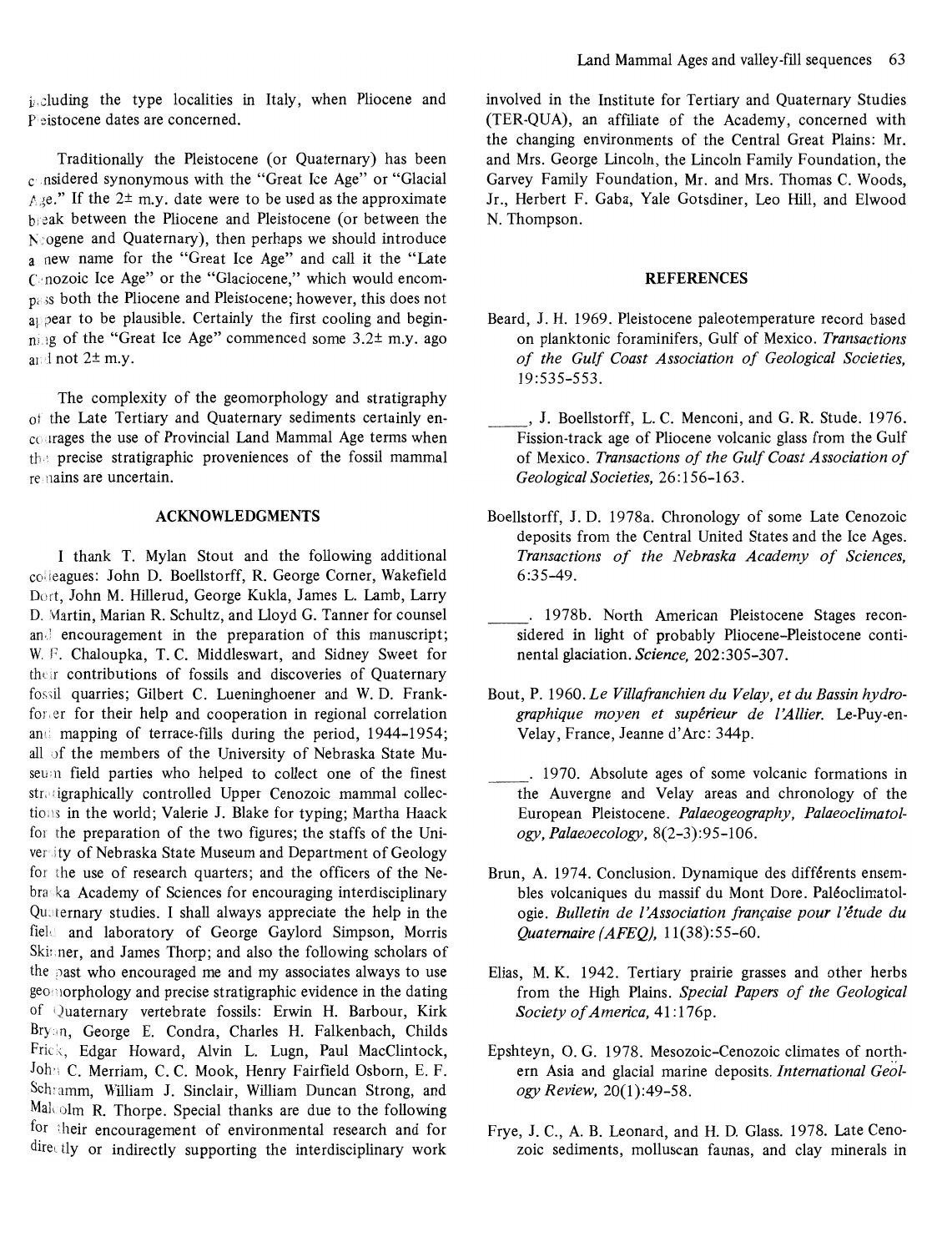#### 64 C. B. Schultz

northeastern New Mexico. *New Mexico Bureau of Mines and Mineral Resources,* Circular 160: 1-29.

, \_\_\_\_\_, and A. Swineford. 1956. Stratigraphy of the Ogallala Formation (Neogene) of northern Kansas. *Bulletin of the Kansas Geological Survey, University of Kansas,*  118:92p.

Gladenkov, Y. B. 1978. Correlations of Upper Cenozoic marine deposits in Boreal regions (based on mollusks). *International Geology Review,* 20(1):59-72.

\_\_ . 1981. Marine Plio-Pleistocene of Iceland and problems ofits correlation. *Quaternary Research,* 15(1):18-23.

- Goer de Herv6, A. 1974. Bordure orientale du massif du Mont Dore jusqu'en Limagne. *Bulletin de* I *'Association franfaise pour ['etude du Quaternaire (AFEQ),* 11(38):45-53.
- Harvey, C. 1960. Stratigraphy, sedimentation, and environment of the White River Group of the Oligocene of northern Sioux County, Nebraska. Doctoral Dissertation, University of Nebraska-Lincoln, Department of Geology: 151p.
- Kent, D. C. 1963. A Late Pliocene faunal assemblage from Cheyenne County, Nebraska. Master of Science Thesis, University of Nebraska-Lincoln, Department of Geology: 143p., Appendices A-C.

. 1967. *Citellus kimballensis,* a new Late Pliocene ground squirrel. *Bulletin of the University of Nebraska State Museum,* 6(2): 17-26.

- Kerr, R. A. 1980. Changing global sea levels as a geologic index. *Science,* 209(4455):483-486.
- Lugn, A. L. 1939. Classification of the Tertiary System in Nebraska. *Bulletin of the Geological Society of America,*  50(8): 1245-1276.

, and C. B. Schultz. 1934. The geology and mammalian fauna of the Pleistocene of Nebraska. *Bulletin of the University of Nebraska State Museum,* 1(41), Parts 1 and 2: 319-393.

- McDougall, I., and H. Wensink. 1966. Paleomagnetism and geochronology of the Pliocene-Pleistocene lavas in Iceland. *Earth and Planetary Science Letters,* 1(4):232-236.
- Marshall, L. G., R. F. Butler, R. E. Drake, G. H. Curtis, and R. H. Tedford. 1979. Calibration of the Great American Interchange of terrestrial faunas between the Americas. *Science,* 204(4390):272-279.
- Martin, L. D., and C. B. Schultz. 1975. Scimitar-toothed cats, *Machairodus* and *Nimravides,* from the Pliocene of Kansas and Nebraska. *Bulletin of the University of Nebraska State Museum,* 10(1), Part 5 :55-63.
- Mercer, J. H. 1976. Glacial history of southernmost South America. *Quaternary Research,* 6(2):125-166.
- Schultz, C. B. 1979. Late Cenozoic valley-fills, stratigraphy and mammals in North America. *Abstracts Field Conference on Neogene/Quaternary Boundary, International Geological Correlation Programme Project* 41 (Symposium), Punjab University, Chandigarh, India: 26.
	- . 1981. Late Cenozoic valley-fills, stratigraphy, and mammals related to the Neogene/Quaternary boundary in North America. *In Report of the* 1979 *Field Conference of the International Geological Correlation Programme, Project 41-Neogene/Quaternary Boundary,* Calcutta, Geological Survey of India: in press.
	- , and C. H. Falkenbach. 1968. The phylogeny of the oreodonts. Parts 1 and 2. *Bulletin of the American Museum of Natural History,* 139 :498p.
	- ..., and J. M. Hillerud. 1978. Climatic change and extinction of large mammals during the Quaternary. *Transactions of the Nebraska Academy of Sciences,* 6:95-105.
- , G. C. Lueninghoener, and W. D. Frankforter. 1951. A graphic résumé of the Pleistocene of Nebraska (with notes on the fossil mammalian remains). *Bulletin of the University of Nebraska State Museum,* 3 :1-41.
- \_, and L. D. Martin. 1975a. A new Kimballian peccary from Nebraska. *Bulletin of the University of Nebraska State Museum,* 10(1), Part 3:35-46.
- ., and \_\_\_\_\_. 1975b. Bears (Ursidae) from the Late Cenozoic of Nebraska. *Bulletin of the University of Nebraska State Museum,* 10(1), Part 4:47-54.
- , \_\_\_\_\_, and R. G. Corner. 1975. Middle and Late Cenozoic tapirs. *Bulletin of the University of Nebraska State Museum,* 10(1), Part 5:1-21.
- , L. G. Tanner, and R. G. Corner. 1977. Provincial Land Mammal Ages for the North American Quaternary. *(Abstracts) 7th INQUA Congress, International Union of Quaternary Research,* Birmingham, England, August: 408.

\_, and \_\_\_\_\_. 1978. Provincial Land Mammal Ages for the North American Quaternary.